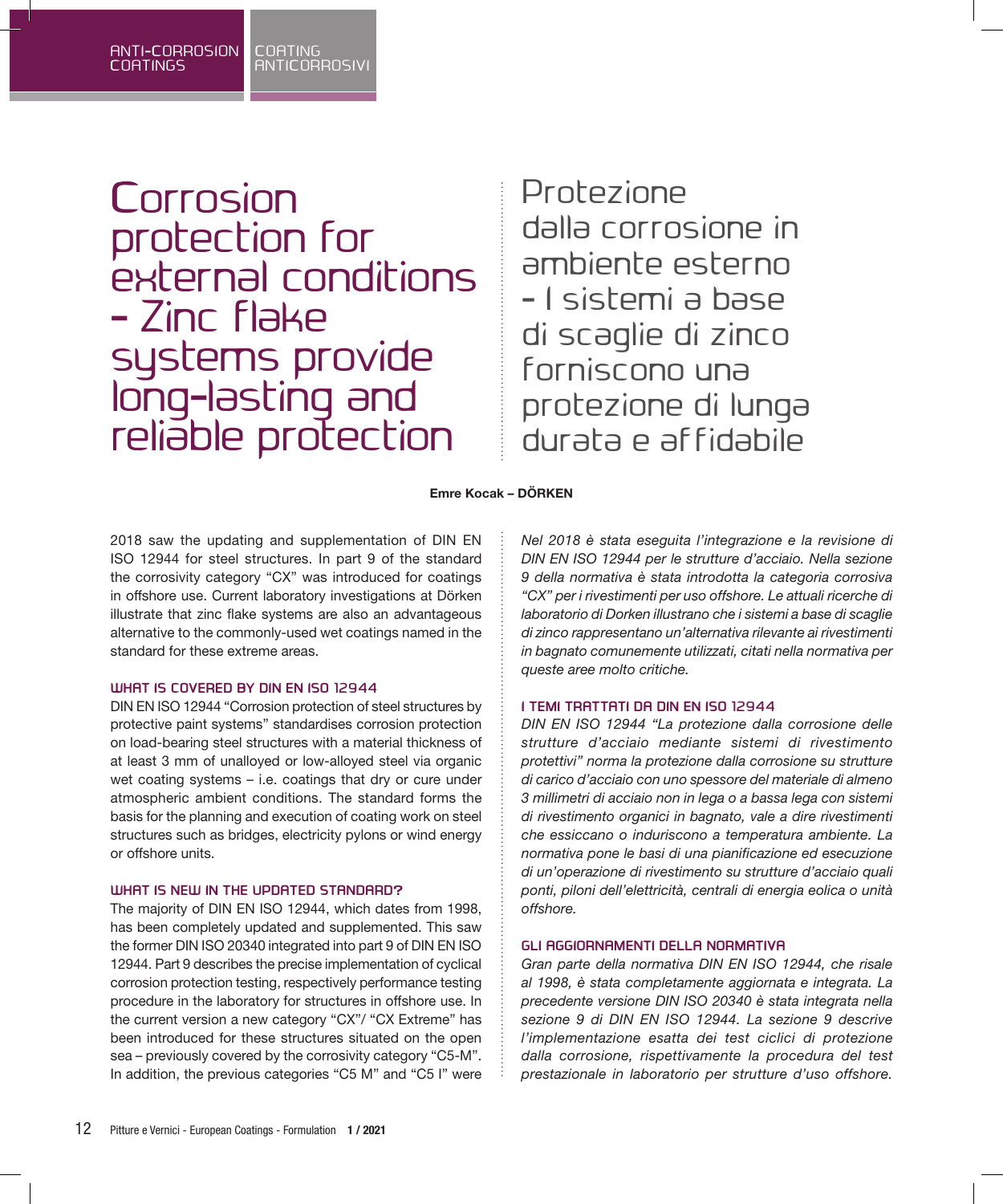combined and now refer exclusively to structures on land.

# **WHAT CHANGES HAVE BEEN MADE TO CORROSION PROTECTION TESTING?** An altered laboratory test to determine the performance of



*Nella versione attuale è stata introdotta una nuova categoria "CX"/ "CX Extreme" per queste strutture situate a mare aperto, precedentemente coperta dalla categoria dello stato corrosivo "C5-M". Oltre a questo, le categorie precedenti "C5 M" e* 

corrosion protection has been introduced for all offshore structures of the new corrosivity category "CX" (corrosion stress: extreme). This means: all systems employed in these extreme areas are required to undergo considerably more demanding cyclic aging testing according to DIN EN ISO 12944-9 in the laboratory. In this, over a period of 4,200 hours the samples are subjected to a combination of salt spray test, UV test and freezing at -20°C. The test takes a total of 7 days, which is designed to simulate 25 weeks of external weathering under real-life conditions. This simulation – as also noted in the standard – should be viewed critically, however, as cyclic aging does not necessarily have the same effect as natural aging.

One of the most important changes compared to the "old" DIN ISO 20340 also concerns the performance criteria for the disbonding of the coating. The standard now specifies that the subsurface corrosion of areas subjected to heavy stress such as tidal areas, splash zones, helicopter decks/ emergency escapes and floor coatings may be a maximum of 8.0 mm and a maximum of 3.00 mm for all other category "CX" applications.

# **DO ZINC FLAKE COATINGS SATISFY THE REQUIREMENTS OF "CX"?**

Against this background, Dörken subjected the company's

*"C5 I" sono state unite e, allo stato attuale, si riferiscono esclusivamente a strutture in terraferma.*

# **LE MODIFICHE APPORTATE AL TEST DELLA PROTEZIONE DALLA CORROSIONE**

*E' stato introdotto un test alterato per determinare la prestazione della protezione dalla corrosione per tutte le strutture offshore della nuova categoria dello stato corrosivo "CX" (stato di sollecitazione della corrosione: critico). Ciò significa che tutti i sistemi utilizzati in queste aree estreme devono essere sottoposti a un ciclo di test dell'invecchiamento molto più severi in laboratorio, in base a DIN EN ISO 12944- 9. Nel corso di un lasso di tempo di 4.200 ore, i campioni vengono sottoposti a una combinazione di test della nebbia salina, della resistenza agli UV e al gelo a – 20°C. Il test ha una durata di 7 giorni, stabiliti per simulare 25 settimane di invecchiamento in ambiente esterno in condizioni reali. Questa simulazione, citata anche nella normativa, comunque, deve essere analizzata in modo critico in quanto l'invecchiamento ciclico non produce necessariamente lo stesso effetto dell'invecchiamento naturale.*

*Una delle modifiche più importanti rispetto al precedente DIN ISO 20340 riguarda anche i criteri di prestazione per il distacco del rivestimento. Attualmente, la normativa specifica che la corrosione sottosuperficiale delle aree sottoposte a*

zinc flake system in various base coat /top coat combinations to cyclic aging testing in accordance with DIN EN ISO 12944-9 to investigate its suitability for the requirements of the new "CX" corrosivity category. This involved the preparation of 13 coated steel sheets, which were subjected to



**Fig. 2**



*forte sollecitazione come le coperture di aree esposte a maree, le zone*